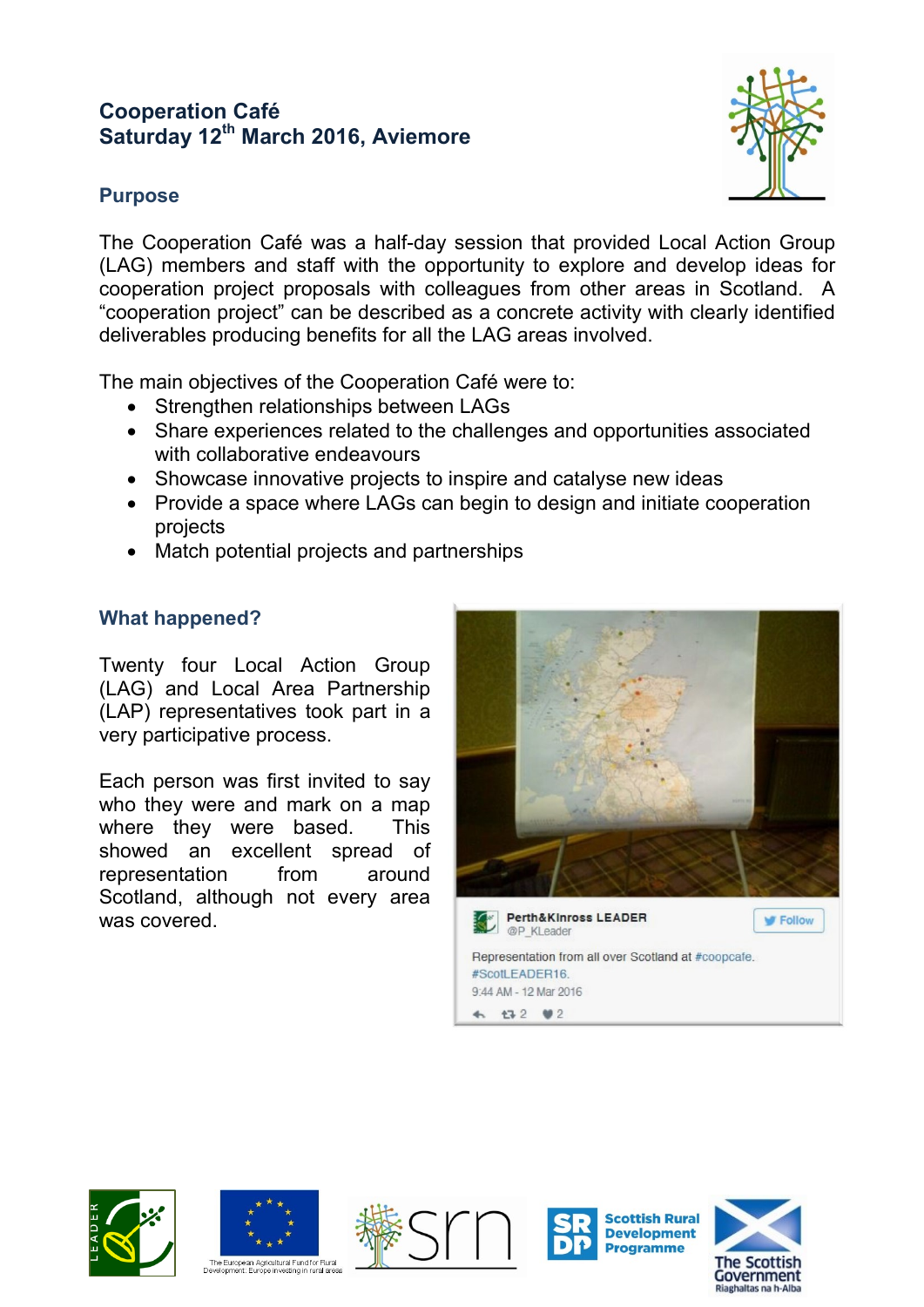Participants were then invited to put forward their ideas by answering the question:

*What cooperation projects would allow us to make best use of our resources to serve our communities?*

A total of nine ideas were proposed, with six of them being developed during the session.





The 'proposer' of each idea was asked to answer questions designed to build the idea into a potential proposal for a cooperation project:

- Round 1 What is the purpose behind the idea?
- Round 2 What do you still need to develop the idea?
- Round 3 What am I learning about my project? / What are my next steps? / What help do I still need?

The other participants moved between proposals at the end of each round, providing everyone with the opportunity to contribute towards the development of three of the project ideas.





The session concluded by asking each of project proposers what they found helpful about the day and what their next steps are.











ne<br>La European Agricultural Fund for Rural<br>velopment: Furope investing in rural are: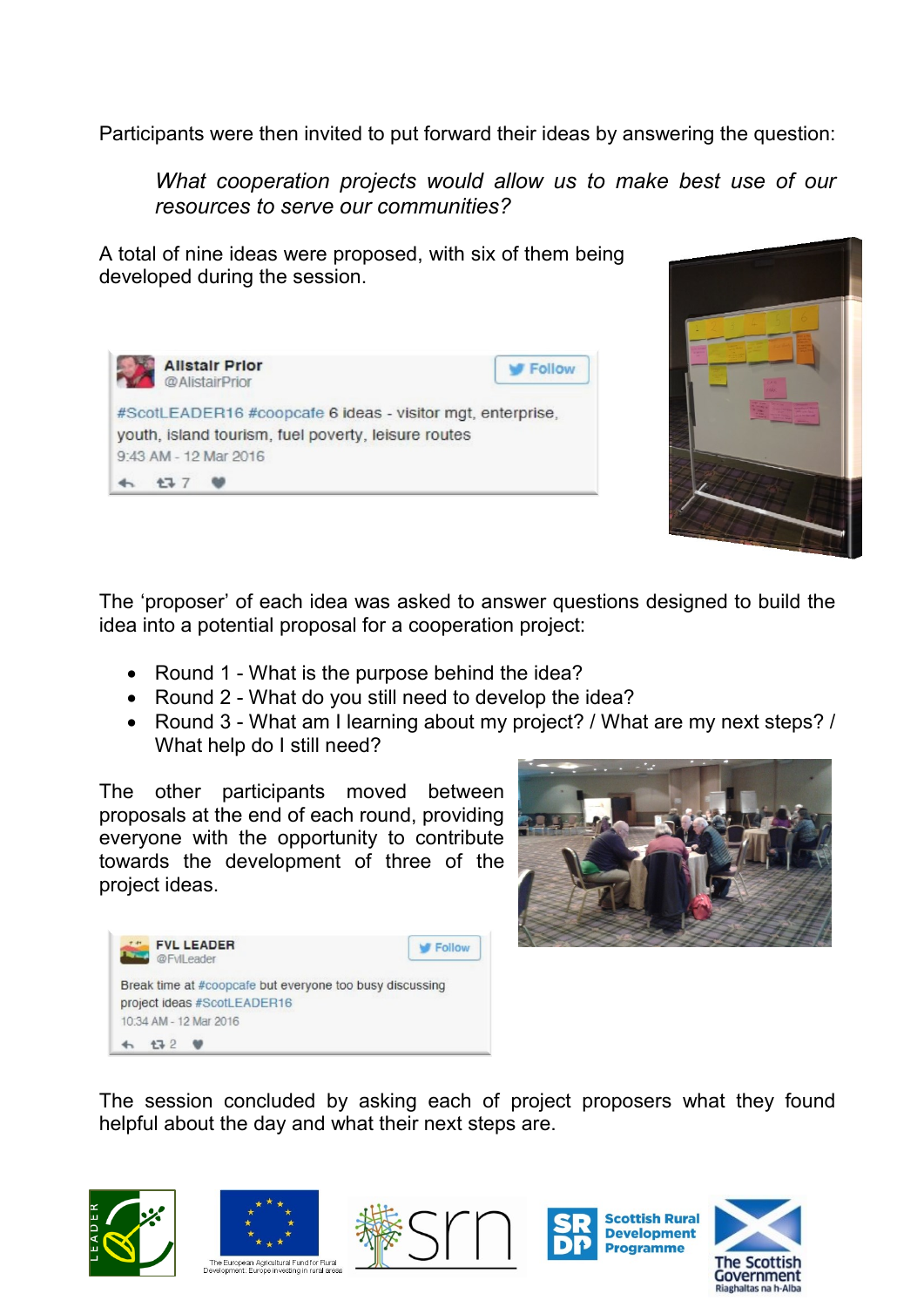# **Project Ideas**

|               | <b>Proposal</b>                                       | <b>Purpose</b>                                                                                                             | Proposer(s)                                                                                        | Areas interested in<br>cooperating                                                                                                                                                                                           |
|---------------|-------------------------------------------------------|----------------------------------------------------------------------------------------------------------------------------|----------------------------------------------------------------------------------------------------|------------------------------------------------------------------------------------------------------------------------------------------------------------------------------------------------------------------------------|
| 1.<br>Remote  | Developing<br>Adventure<br>Tourism in<br>Communities  | Make use of natural<br>resources available to take<br>advantage of potential<br>market interested in<br>adventure tourism. | Sheila Tulloch,<br><b>Shetland LEADER</b>                                                          | Highland<br>$\bullet$<br><b>Scottish Borders</b><br>Shetland                                                                                                                                                                 |
| 2.<br>Support | <b>Rural Enterprise</b>                               | Provision of flexible support<br>to small businesses and<br>start-ups which meet their<br>needs.                           | Jackie Brierton, Rural<br>Perth and Kinross<br>LEADER & Sam<br>Masson, Cairngorms<br><b>LEADER</b> | Orkney<br>$\bullet$<br><b>Scottish Borders</b><br>Shetland<br>$\bullet$<br>Forth Valley and Lomond<br>$\bullet$<br>Highland<br>$\bullet$<br><b>Rural Perth and Kinross</b><br>$\bullet$<br>Cairngorms<br>$\bullet$           |
| 3.            | <b>Youth Network</b>                                  | Engagement with young<br>people to encourage their<br>involvement with Local<br>Action Groups.                             | Alice Mayne,<br>Cairngorms LEADER                                                                  | Moray<br>$\bullet$<br>Highland<br>$\bullet$<br><b>Tyne Esk</b><br>$\bullet$<br>North Aberdeenshire<br>Ċ<br>Orkney<br>$\bullet$<br><b>Scottish Borders</b><br>Forth Valley and Lomond<br>$\bullet$<br>Cairngorms<br>$\bullet$ |
| Visitor<br>4. | Management of<br>over-visited sites                   | Maintain sensitive natural<br>environments, whilst<br>widening access and<br>enjoyment for all.                            | Jennifer MacPherson,<br><b>Highland LEADER</b>                                                     | Forth Valley and Lomond<br>$\bullet$<br>Cairngorms<br>$\bullet$<br>Orkney<br>$\bullet$<br>Fife<br>$\bullet$<br>Highland<br>$\bullet$                                                                                         |
| 5.<br>Poverty | <b>Addressing Fuel</b>                                | Reduce social exclusion and<br>identify gaps and inequality<br>of service provision.                                       | Helen Houston,<br><b>Highland LEADER</b>                                                           | Forth Valley and Lomond<br>$\bullet$<br><b>Tyne Esk</b><br>$\bullet$<br>Highland<br>$\bullet$                                                                                                                                |
| 6.<br>paths   | Map of strategic<br>cycle routes and<br>long distance | Help link communities by<br>developing local, regional<br>and national maps of cycle<br>routes.                            | Bridget Clark, Forth<br>Valley and Lomond<br><b>LEADER</b>                                         | North Aberdeenshire<br>$\bullet$<br>Highland<br>$\bullet$<br><b>Scottish Borders</b><br>$\bullet$<br>Cairngorms<br>$\bullet$<br><b>Rural Perth and Kinross</b><br>Forth Valley and Lomond                                    |

The six ideas that were developed were:

There were even some live Tweets with potential partners in other countries during the session.

Further details of each potential project can be viewed at Annexes A-F, which provides the information captured by the proposer of each idea.

There were also three ideas for potential cooperation projects that were highlight in the 'car park', for future discussion, but were not developed on the day:

- Combat isolation and loneliness in the elderly in rural communities
- Day of the Region Cairngorms Pilot looking for Scottish and Transnational **Partners**
- Community development research programme with SRUC looking for partners









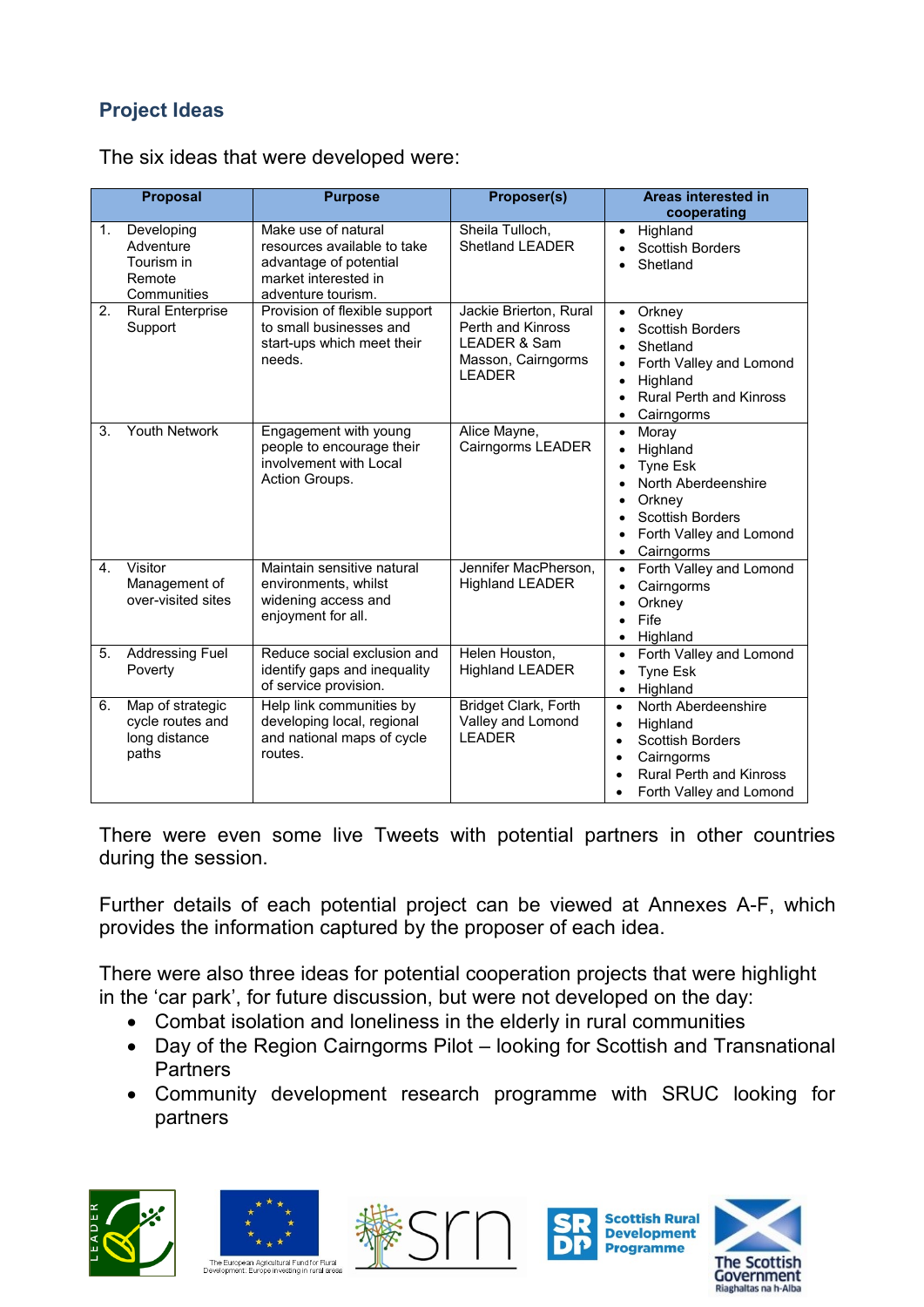## **Next Steps**

The project ideas will be shared on the 'cooperation offers' section of the Scottish [Rural Network website,](http://www.ruralnetwork.scot/cooperation) in order to identify other potential project partners.

The Scottish Rural Network Support Unit will follow up with each of the project proposers to identify what support the SRN can offer to develop the project further and, where possible, enable it to progress to an application for funding.



The Scottish Rural Network is also considering using a similar process to help identify potential cooperation projects in the future



## **Acknowledgements**

Seven volunteers were drawn from the Scottish Rural Network, the Scottish Government and Local Action Groups to ensure there was a broad spectrum of knowledge in designing, planning and delivering this very successful session. Thanks go to:

- Fiona Daschofsky from Highland LEADER;
- Neil Ramsay from Tyne Esk LEADER;
- Steve MacDonald from Rural Perth and Kinross LEADER;
- Don Morrison, Norette Ferns and Jody Fleck from the Scottish Rural Network Support Unit; and
- Vicky Dunlop from the Scottish Government LEADER Team











The European Agricultural Fund for Rural<br>Development: Furope investing in rural area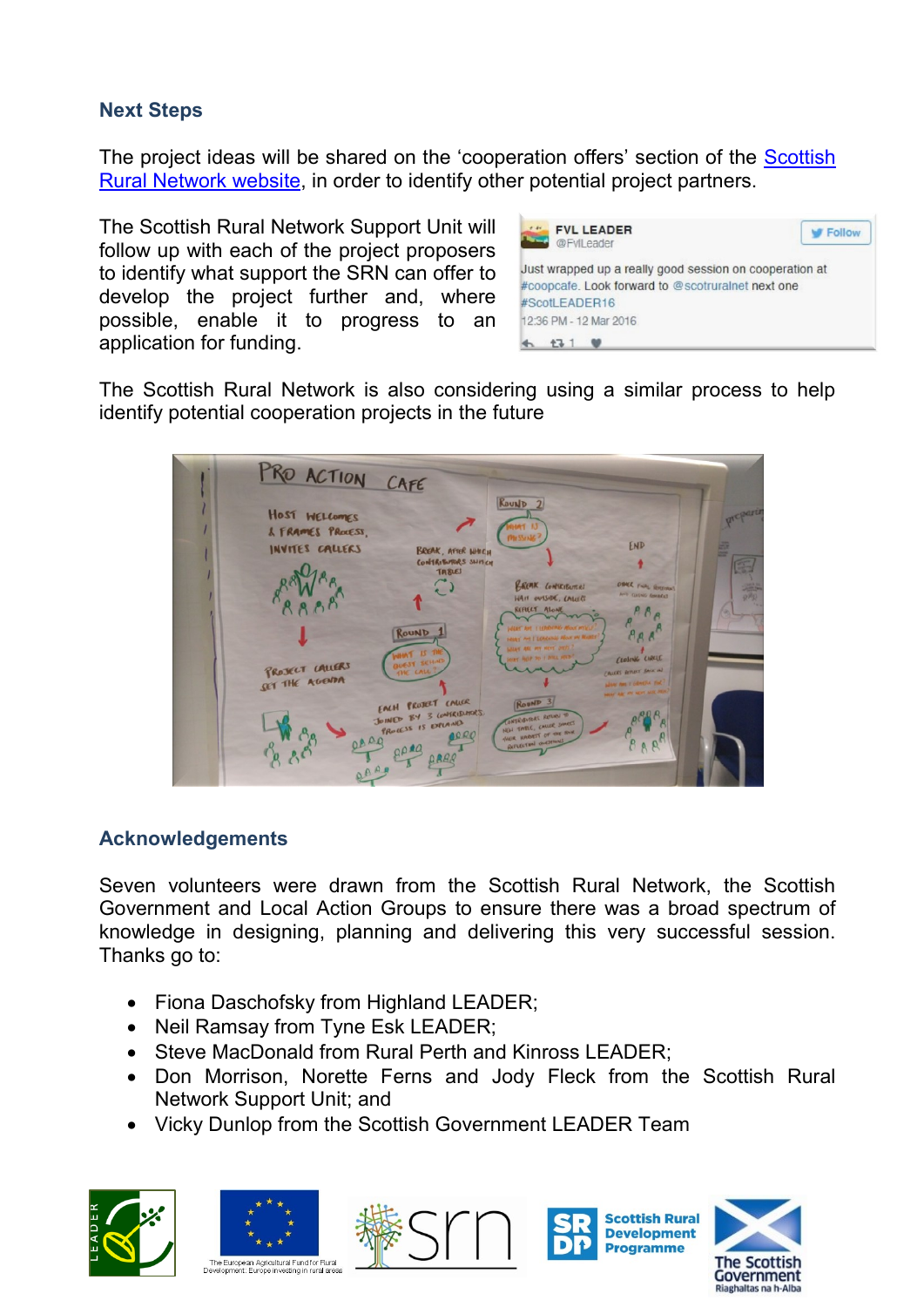## **Annex A – Developing Adventure Tourism in Remote Communities**

**Proposer**: Shelia Tulloch **Contact:** [sheila.tulloch@shetland.gov.uk](mailto:sheila.tulloch@shetland.gov.uk)

## **Round 1 - Purpose/Need**

- Natural Resources
- Potential market/will travel North/will have money
- Young people
- Branding/skills/infrastructure
- Route map/pilot
- Orkney?
- Lochaber College

## **Round 2 - What do we still need to develop the idea?**

- Borders expertise in mountain biking
- Diving/wrecks

### **Round 3 - What am I learning about this project? What are my next steps? What help do** I **still need?**

[not completed as proposer had to leave to travel back home]

## **F/LAGS interested in cooperating:**

Highland Borders Frances Gunn – Sutherland Martin Culbertson – Fort William











Riaghaltas na h-Alba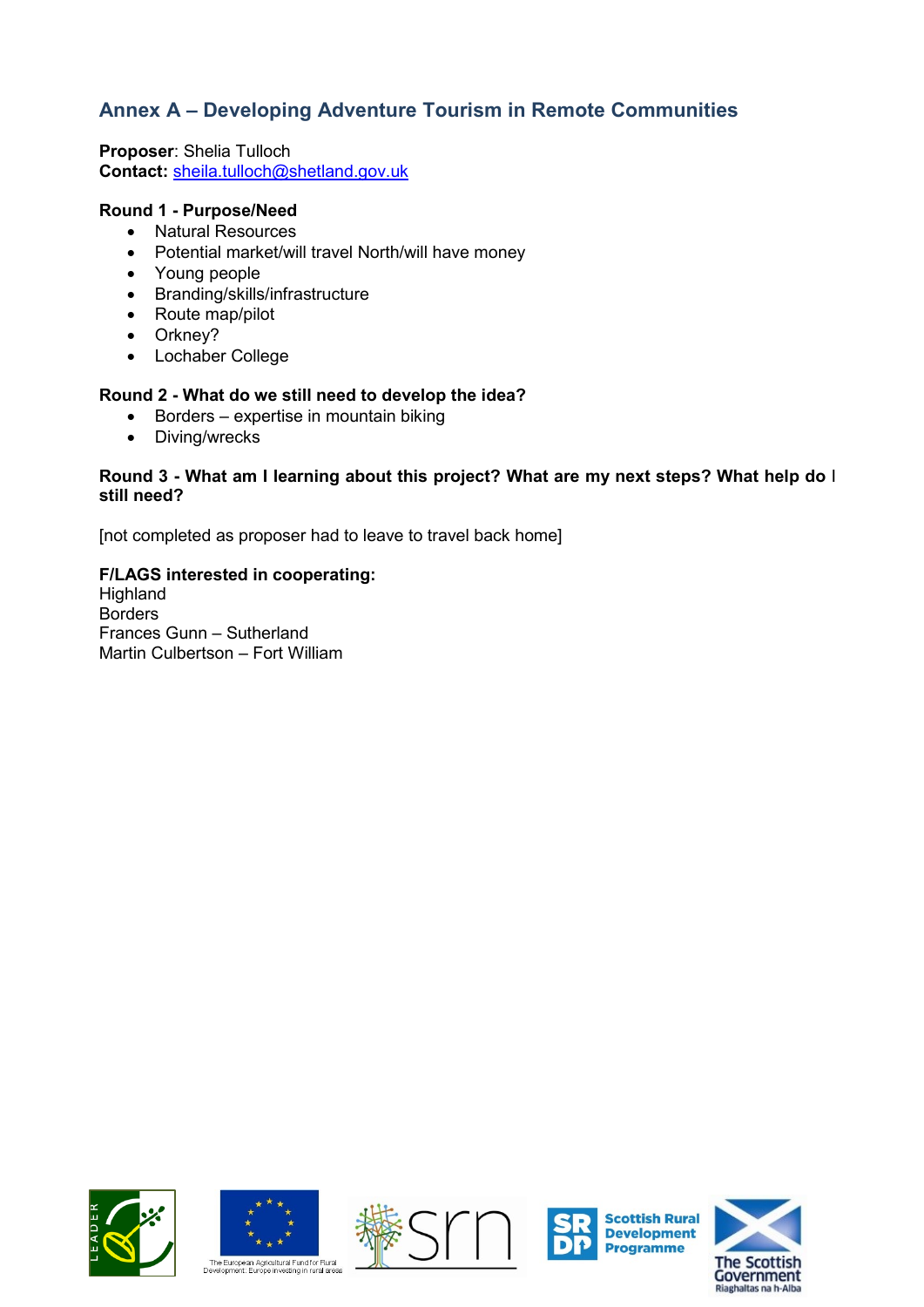# **Annex B – Rural Enterprise Support**

**Proposers**: Jackie Brierton & Sam Masson **Contact:** [jackie.brierton@btinternet.com](mailto:jackie.brierton@btinternet.com) **/** [sammasson@cairngorms.co.uk](mailto:sammasson@cairngorms.co.uk)

## **Round 1 - Purpose/Need**

- Provide flexible support to small businesses and start-ups which meet their needs:
	- $\triangleright$  Peer to peer networks
	- $\triangleright$  One to one support
- Create self-sustaining networks of small businesses
- Increase confidence and sustainability
- Provide access to small grants in a simpler way/model
- Reduce isolation in rural businesses
- Increasing skills and skills development
- Encouraging women/youth/minority ethnic/SE into business
- Encouraging businesses into growth pipeline

## **Round 2 - What do we still need to develop the idea?**

- Identify partners i.e. CBPBG/FSB/Go Rural (Angus Area)
- What we include at this stage/what we don't
- Perhaps a two stage project
- Identify match funders SG Entrepreneurship fund?
- Who will host?

### **Round 3 - What am I learning about this project? What are my next steps? What help do** I **still need?**

- It can be as small or as big as we wish
- No lack of interest
- Joint meeting with interested LAGS
- Perth & Kinross LAG to bring existing framework to the table

## **Share what we have written/thinking about:**

## **F/LAGS interested in cooperating:**

Francesca Couperwhite – Orkney Fiona McDougall – Scottish Borders Sheila Tulloch - Shetland Tony Teasdale – Forth Valley and Lomond Donald MacDonald's (Aros Centre, Portree) - Skye LAP









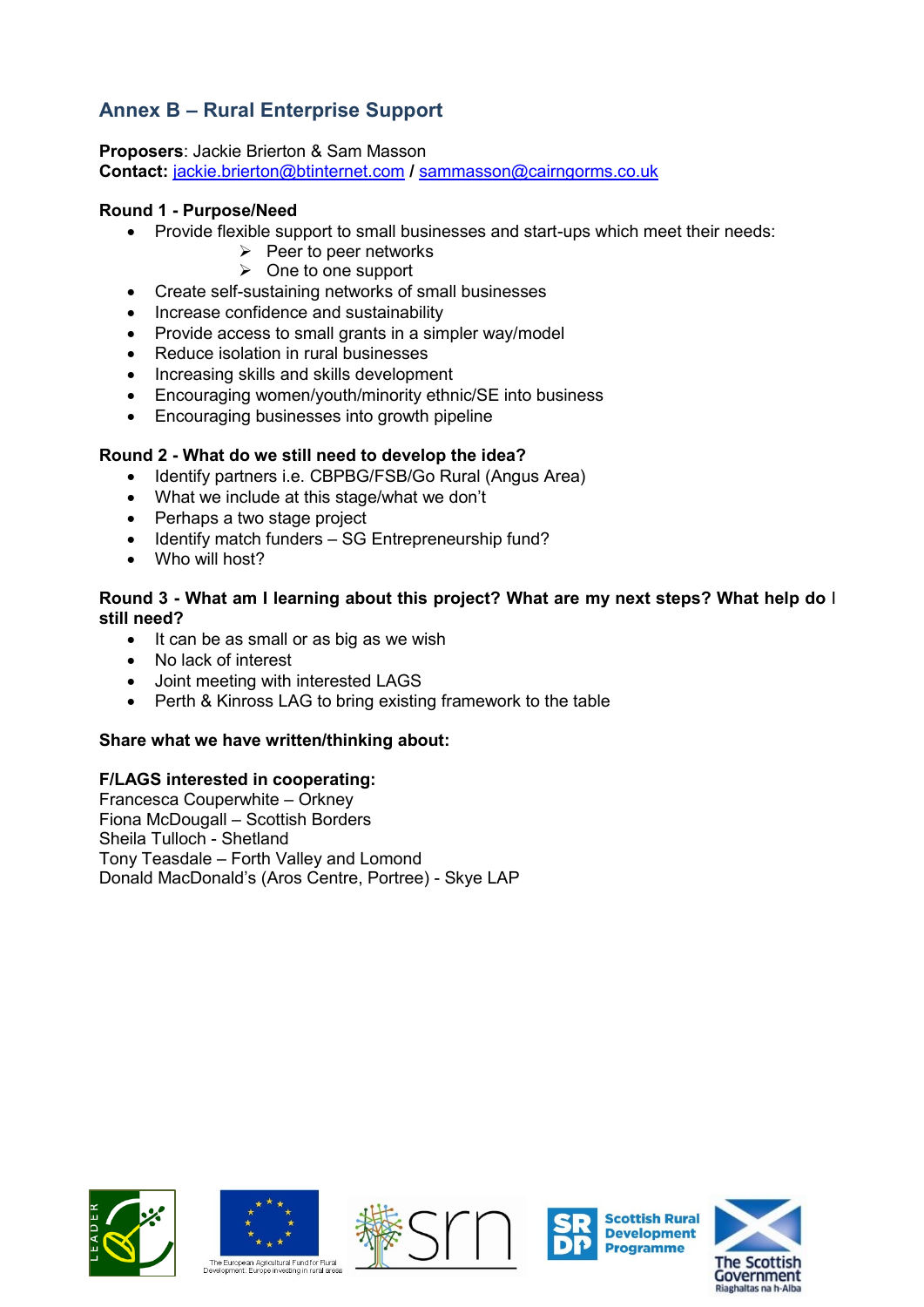# **Annex C – Youth Network**

**Proposer**: Alice Mayne **Contact:** [alicemayne@cairngorms.co.uk](mailto:alicemayne@cairngorms.co.uk)

## **Round 1 - Purpose/Need**

- Engage with young people to involve with LAGS
- No rural kids in youth parliament
- Meetings are boring for young people
- Find ways of engaging young people and making it relevant
- Split demographic phases of young people 17 25 and 25 40
- Transnational element could be a learning opportunity to better engage
- Young leave no work/opportunity. Volunteering and initiatives focused to old people. No transport, low paid jobs/seasonal
- Beneficially/project implementation/decision making
- Transport app
- Non seasonal employment
- **Childcare**
- Housing
- Recreation
- Relevant activity Austria Link
- Renfrewshire Glasgow effect
- Engage young people to educate and empower to engage with Community Development/schools/young scot/youth parliament
- Social Enterprise academy young leaders
- Scoring applications
- Rural Renfrewshire and me
- Diversity films
- HIE attitudes and motivations of young people
- School youth exchange programmes

## **Round 2 - What do we still need to develop the idea?**

- Engagement and quick wins
- Innovate to solve big issues
- Better links between LAGS and other initiatives
- Young involvement in community development
- Make opportunity relevant
- Youth LAG, Youth development trust, celebration film, mobile comms,
- Accredit involvement schools, college, social enterprise academy
- Partner Young Scot/Youth Parliament & Young enterprise/Schools/Skills development **Scotland**
- $\bullet$  In scope innovation group
- Out of scope new projects to solve problems
- Mapping and research Training, accreditation, involvement, engagement, pilots & LEADER experiments
- Transnational visit
- Identify ideas & areas for pilot projects and local leads
- Youth development trust
- SRN youth co-operation seminar to kick start umbrella cooperation projects











The European Agricultural Fund for Rural<br>Development: Europe investing in rural are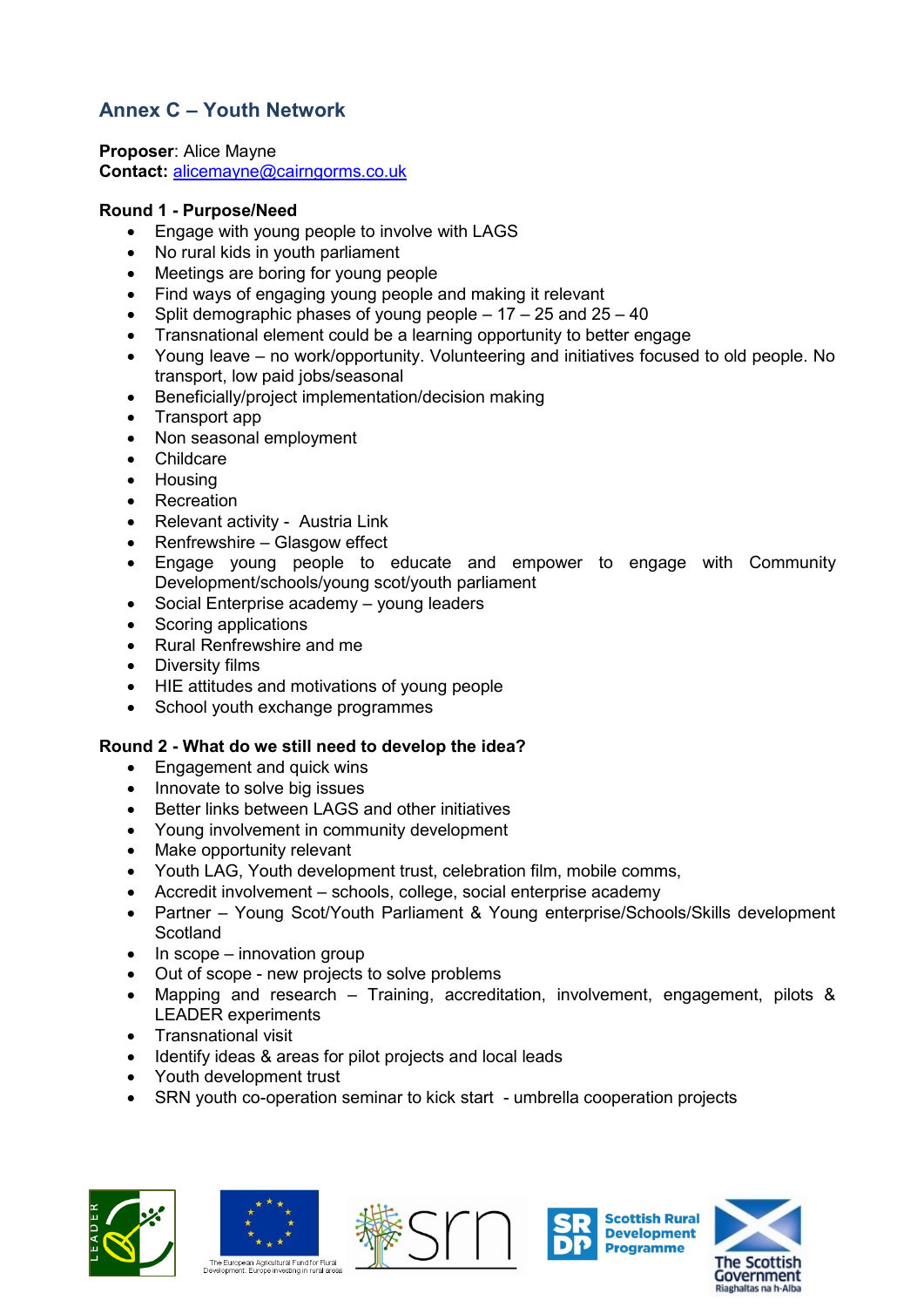### **Round 3 - What am I learning about this project? What are my next steps? What help do** I **still need?**

Learning -

- Could grow arms and legs need to plan it carefully
- Focus on engagement and quick wins
- Could be Scotland wide

Next Steps –

- Create a working group
- Buy-in from LAGS
- Break down into steps and scope
- Identify partner's event
- Choose partners and groups need
- SRN conversation

Examples from elsewhere to feed into research Steering group Contact actors Cairngorms group Refine scope Sense check Research – SRUC Rural Policy in focus Event ideas framing Pilot and share Evaluation Ideas

## **Share what we have written/thinking about:**

Forth Valley and Lomond LEADER – Active Youth project, issues raised, networking between areas & solutions on rural transport Skills development Scotland Aberdeenshire - Transnational Partners ERASMUS Europarc/ARCH

## **F/LAGS interested in cooperating:**

Cairngorms Moray – Alex Walker Lochaber LAP East Lothian North Aberdeen **Orkney** Scottish Borders – Bartje and Simon Forth Valley and Loch Lomond Inner Moray Firth – South LAP











Riaghaltas na h-Alba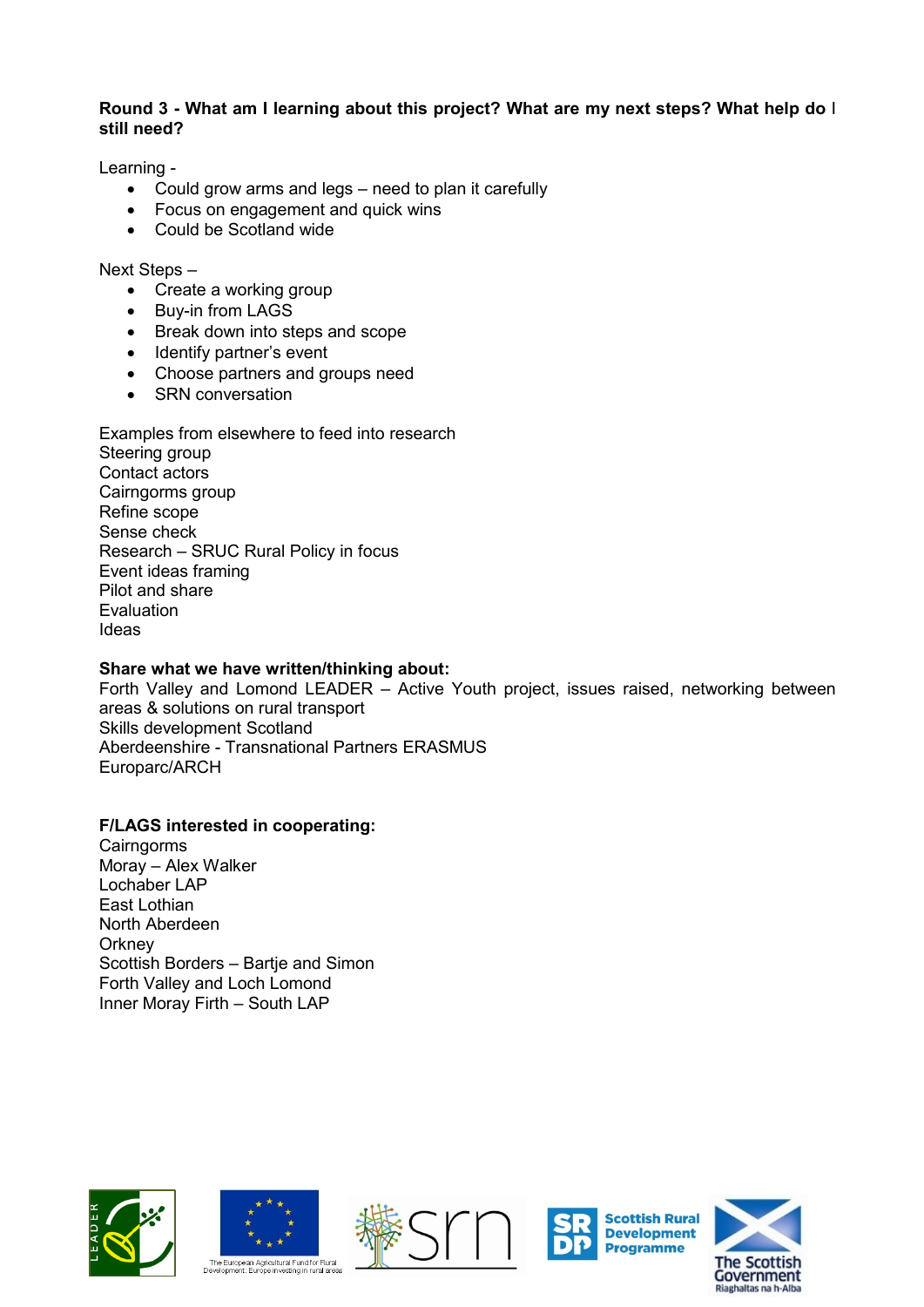## **Annex D – Visitor Management of Over-visited Sites**

**Proposer**: Jennifer MacPherson **Contact:** [jennifer.macpherson@hient.co.uk](mailto:jennifer.macpherson@hient.co.uk)

## **Round 1 - Purpose/Need**

- Widen access/enjoyment for all
- Traffic management/health & Safety
- Outwith season/extending economic benefit
- Enhance community life/business
- Maintain sensitive natural environments/non damaging/intrusive

## **Round 2 - What do we still need to develop the idea?**

- Identify lead for Skye
- Identify potential partners
- Distil criteria of project idea
- Research/learning journey

### **Round 3 - What am I learning about this project? What are my next steps? What help do** I **still need?**

- Learning Exploring ideas with others generates innovation (thinking and solutions)
- Next steps Share feedback with LAP members and get support to progress to proposal for LAG to consider
- Still need help to identify examples/similar projects with potential partners and most importantly a lead body for Skye

## **Share what we have written/thinking about:**

- Identify which bit is the cooperation
- Identify start point(what's already been done/underway)
- Examples from world heritage sites

## **F/LAGS interested in cooperating:**

- Forth Valley and Lomond
- **Cairngorms**
- **Orkney**
- Fife











Riaghaltas na h-Alba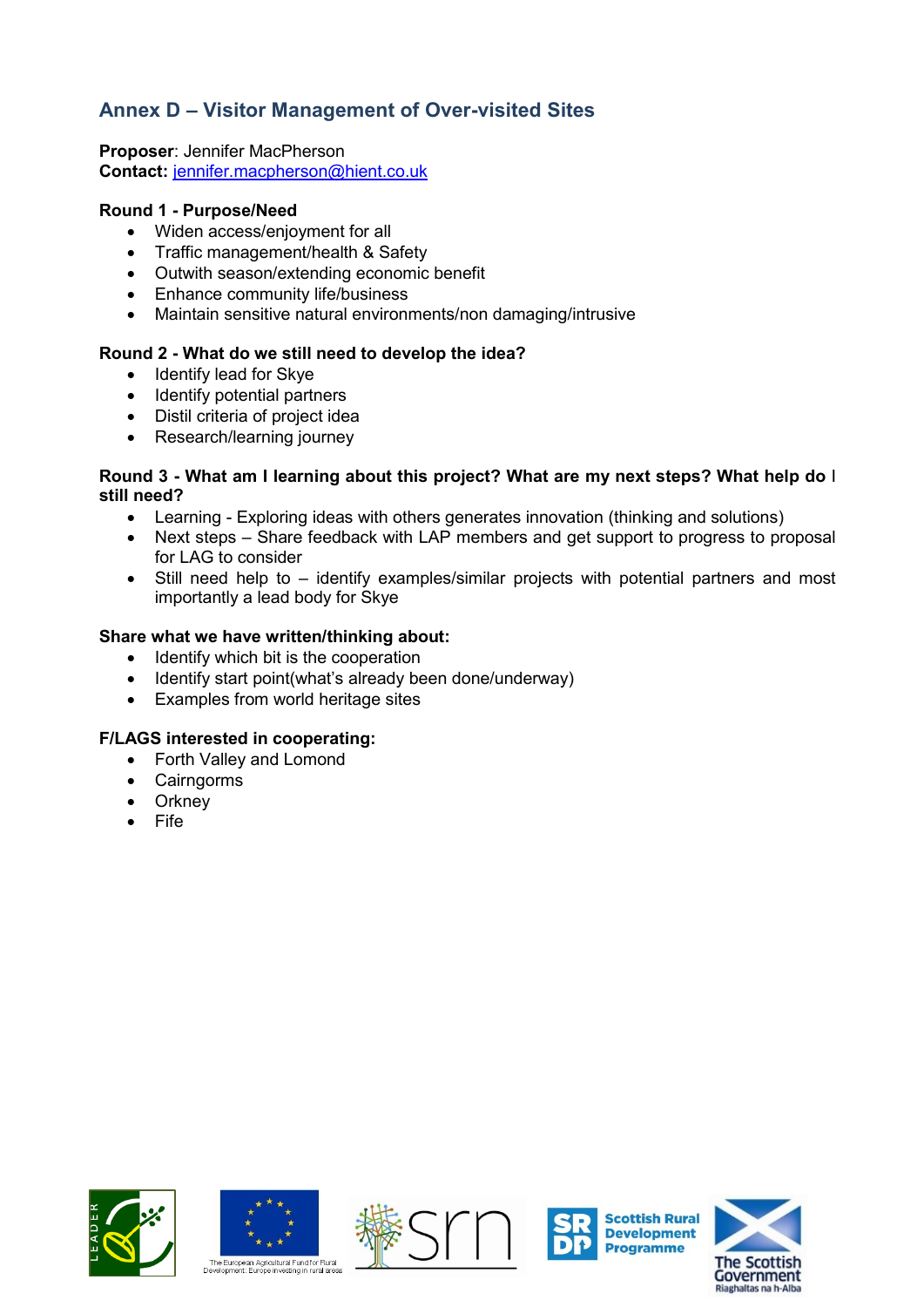# **Annex E – Addressing Fuel Poverty**

**Proposer**: Helen Houston **Contact:** [development@kyleofsutherland.co.uk](mailto:development@kyleofsutherland.co.uk)

## **Round 1 - Purpose/Need**

- Mapping
- Gaps in service provision
- Focus group real challenges
- Local animateurs
- Reducing social exclusion
- Giving a voice
- Ability to see inequality of service and support with all partners

### **Round 2 - What do we still need to develop the idea?**

Wood-fuel Supply chain Highland LNP fuel Disseminate Information Media Newsletter

#### **Round 3 - What am I learning about this project? What are my next steps? What help do** I **still need?**

Is a valid project Great interest – especially amongst those who are connected to the elderly Speak to LAG for clarification Communication strategy Advertise in communities

#### **Share what we have written/thinking about:**

Speak to Bob Grant

## **F/LAGS interested in cooperating:**

Tony Teasdale – Forth Valley and Lomond Anne Hastie – Tyne Esk Skye LAP













The European Agricultural Fund for Rural<br>Development: Furope investing in rural area